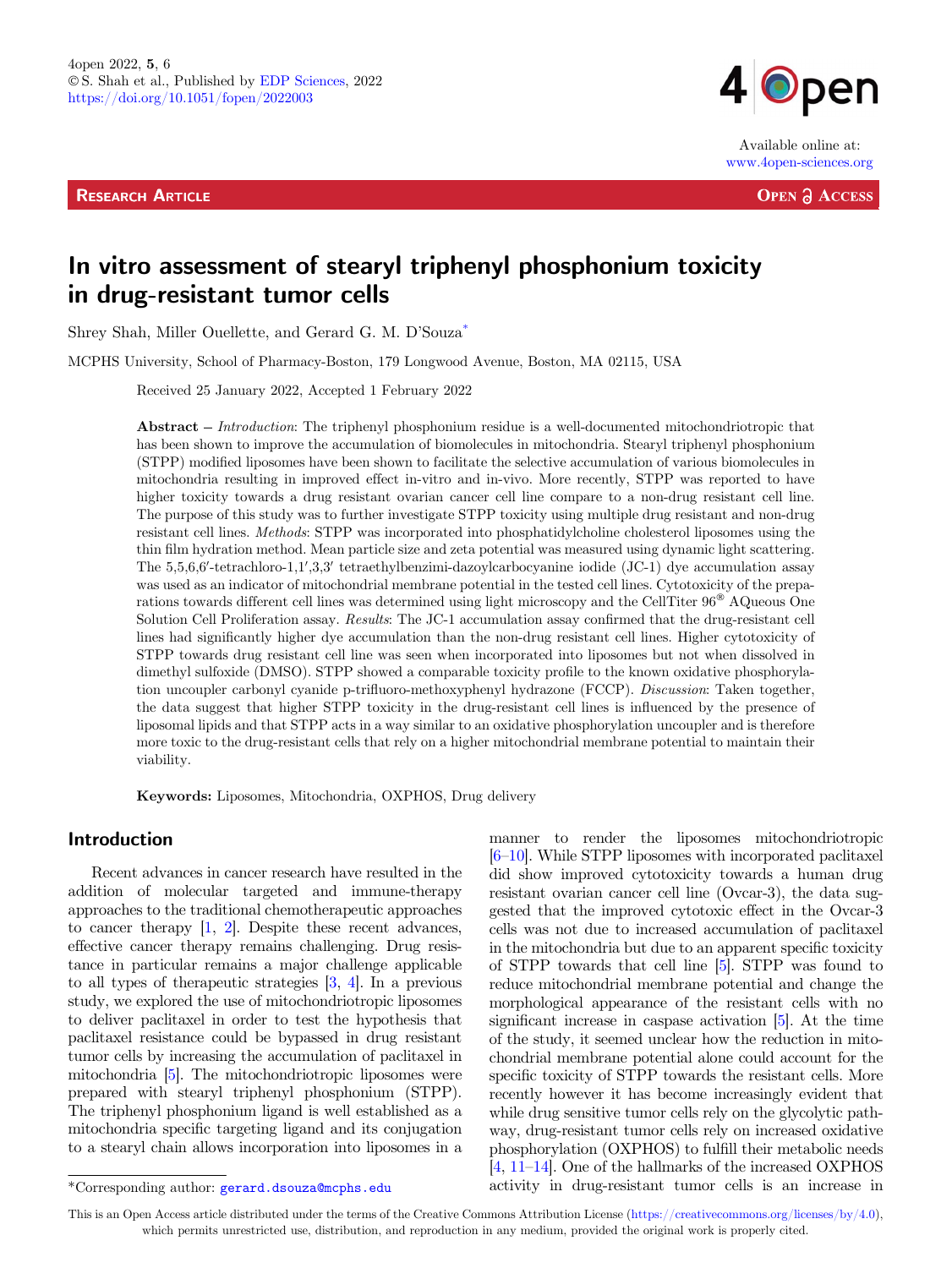| Preparation     | Lipid        | Molar ratio | Mean particle | Zeta potential | Polydispersity   |
|-----------------|--------------|-------------|---------------|----------------|------------------|
|                 | composition  |             | size $(nm)$   | (mV)           | index (PDI)      |
| Blank liposomes | PC:Chol      | 70:30       | $96 + 5$      | $-7+1$         | $0.26 + 0.018$   |
| STPP liposomes  | PC:Chol:STPP | 68:30:2     | $107 \pm 4$   | $28 \pm 3$     | $0.28 \pm 0.002$ |

<span id="page-1-0"></span>Table 1. Physical characterization of liposomal preparations.

mitochondrial membrane potential [\[15\]](#page-7-0). The difference in mitochondrial membrane potential between drug-resistant and non-drug resistant tumor cells could be an explanation for how STPP exerts specific toxicity towards the resistant cell line. Based on this new finding of the metabolic differences in resistant and non-drug resistant tumor cells, we undertook the current study to further investigate the effect of STPP on mitochondrial membrane potential in drug resistant versus non-drug resistant tumor cell lines.

# **Materials**

Human ovarian carcinoma cell lines, A2780 (non-drug resistant) and Ovcar-3 (drug resistant) and human lung carcinoma cell lines, A549 (non-drug resistant) and H69/AR (drug resistant) were purchased from American Type Cell Culture Collection (ATCC; Manassas, VA, USA). Chicken egg L- $\alpha$ -phosphatidylcholine (PC), Cholesterol (Chol) and 1,2-distearoyl-sn-glycero-3-phosphoethanolamine-N-[methoxy(polyethylene glycol)-2000(18:0 PEG 2000 PE) were purchased from Avanti Polar Lipids (Alabaster, AL, USA). Dimethyl sulfoxide (DMSO) was purchased from Sigma-Aldrich (Natick, MA, USA). Stearyl triphenyl phosphonium (STPP) was obtained from previously synthesized laboratory stock. CellTiter  $96^{\circ}$  AQueous One Solution Cell Proliferation Assay reagent was obtained from Promega (Madison, WI, USA). Carbonyl cyanide p-trifluoromethoxyphenyl hydrazone (FCCP) in DMSO and 5,5,6,6' $tetrachloro-1,1',3,3'$  tetraethylbenzimi-dazoylcarbocyanine iodide (JC-1) mitochondrial membrane potential assay kit was purchased from Abcam (Cambridge, MA, USA).

# Methods

#### Cell culture

A2780 and A549 were cultured using RPMI 1640 medium supplemented with 1% penicillin–streptomycin  $(10\ 000\ U/mL)$  and  $10\%$  Fetal Bovine Serum (FBS). Ovcar-3 and H69/AR were cultured using Roswell Park Memorial Institute (RPMI) 1640 medium supplemented<br>with 1% penicillin–streptomycin (10 000 U/mL) and 20% FBS. Cells were cultured according to the protocol provided by ATCC in T-25 flasks that were maintained at 37 °C, 5%  $CO<sub>2</sub>$  environment.

## Preparation and characterization of STPP liposomes

Liposomes having a final lipid concentration of 5 mg/mL were prepared using a thin-film hydration method. Briefly,

appropriate volumes of chloroform stock solutions of egg PC, cholesterol, and/or STPP as indicated in Table 1 were added to a 10 mL round bottom flask. A thin lipid film was obtained after the evaporation of chloroform with the help of a rotary evaporator under vacuum at 37 °C. The lipid film was then hydrated with 2 mL phosphate buffered saline (PBS) pH 7.4 and was subjected to sonication for two 10-min periods with a resting interval of 1 min between the two sonication periods. Sonication was carried out using a probe sonicator (Model 100 Sonic Dismembrator, VWR) with the round bottom flask immersed in an ice water bath. The size distribution and zeta potential of the prepared liposomes was determined using a 90Plus Particle Size Analyzer (Brookhaven Instruments Corporation, Holtsville, NY).

#### Determination of mitochondrial membrane potential

The JC-1 dye accumulation assay was used as an indicator of mitochondrial membrane potential in the tested cell lines [\[16](#page-7-0)–[18](#page-7-0)]. Cell lines were seeded at appropriate densities (A2780 and Ovcar-3 15 000 and 20 000 cells/well A549 and H69/AR 16 000 and 25 000 cells/well) in 96 well plates and incubated overnight to yield test plates with cells at  $\sim 80\%$ confluence in each well. Media was removed from the wells and the cells were incubated with  $10 \mu M$  JC-1 dye for 10 min. Following the incubation, the cells were washed once with phosphate buffered saline, pH 7.4(PBS), and then selected representative wells were imaged in fresh PBS using a Model BZ-X800 Analyzer (Keyence, IL, USA) all in one fluorescence microscope with appropriate filters for red and green fluorescence. Red and green fluorescence was also quantitated in wells not used for microscopy imaging with a SynergyHT microplate reader (BioTek, VT, USA).

#### Determination of cytotoxicity

Cytotoxicity of various preparations was determined using the CellTiter  $96^{\circ}$  AQueous One Solution Cell Proliferation Assay. Cell lines were seeded at appropriate densities (A2780 and Ovcar-3 15 000 and 20 000 cells/well A549 and H69/AR 16 000 and 25 000 cells/well) in 96 well plates and incubated overnight to yield test plates with cells at <sup>~</sup> 80% confluence in each well. Preparations were added at different concentrations in 100  $\mu$ L of media per well and the plates were incubated for the desired exposure times. Following the incubation, preparations along with the media were removed and replaced with  $100 \mu L$  of media containing CellTiter  $96^{\circledast}$  AQueous One Solution Cell Proliferation Assay reagent equivalent to  $10 \mu L$  and incubated for 1 h after which, the absorbance in each well was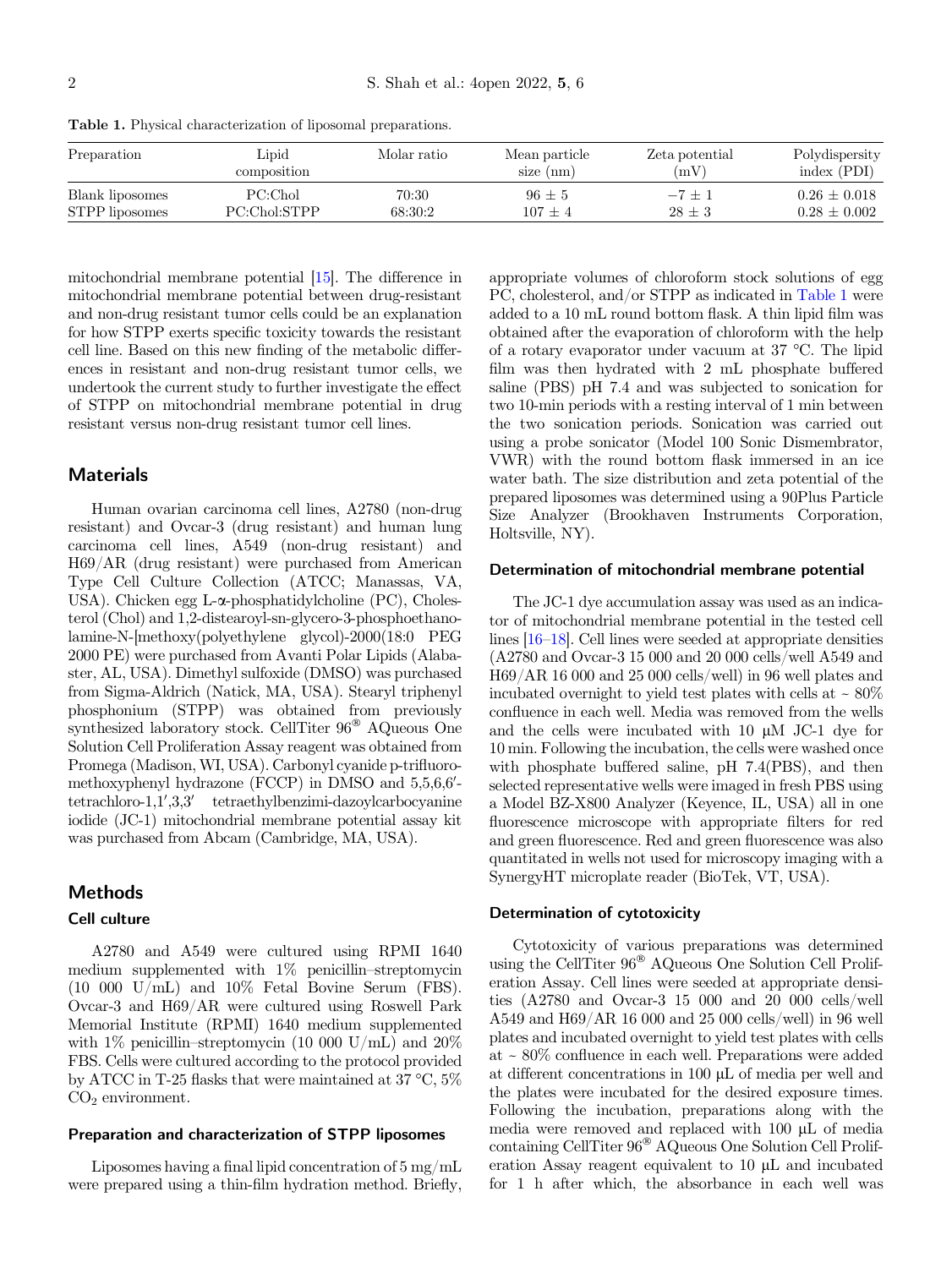



Figure 1. Determination of JC-1 Dye accumulation. A: Fluorescence micrographs with green and red filters of indicated cell lines after dye staining protocol. Scale bar represents 100 µm. **B**: Ratio of red to green fluorescence in indicated cell lines after dye staining protocol. Values represent mean  $\pm$  standard deviation from 3 independent exper

measured at 490 nm in a SynergyHT microplate reader (BioTek, VT, USA).

Representative light microscopy images of cells post treatment were captured from selected wells using a Model BZ-X800 Analyzer (Keyence, IL, USA).

# Results

#### Physical characteristics of STPP formulations

All liposomal preparations used in the study were characterized for their size, zeta potential and PDI. The values for each parameter in [Table 1](#page-1-0) are represented as average  $\pm$  standard deviation from three independent preparations. All measured values are within the expected range for preparations of this type.

#### Mitochondrial membrane potential status of cell lines

Figure 1 shows representative fluorescence micrographs of JC-1 dye staining in A2780, Ovcar-3, A549, and H69/AR cell line. JC-1 is a green fluorescent dye that dimerizes at high concentration. JC-1 is well known to accumulate in mitochondria of cells that have a high mitochondrial membrane potential and reach a high enough concentration in the mitochondrial network to result in the dimerization of the dye molecules [[16](#page-7-0)–[18\]](#page-7-0). In cells with mitochondria that have low membrane potential JC-1 does not accumulate at a high enough concentration to dimerize. When dimerized, JC-1 exhibits red fluorescence. It is therefore possible to compare the mitochondrial membrane potential of cells based on the red:green fluorescence ratio after staining with JC-1. As seen from Figure 1A, Ovcar-3 and H69/AR cell lines have higher red fluorescence in comparison with A2780 and A549 respectively. Figure 1B shows the quantitative estimation of JC-1 dye fluorescence in A2780, Ovcar-3, A549, and H69/AR cell lines. The red:green fluorescence ratio of Ovcar-3 and H69/AR was significantly higher compared with A2780 and A549 respectively ( $p < 0.05$ <br>Student's t test).

## Cytotoxic effect of STPP preparations

The toxicity of STPP DMSO solution, STPP liposomes and STPP DMSO solution co-administered with plain liposomes towards the four cell lines was measured using a metabolic assay. The goal of these experiments was to allow not only for the comparison of cytotoxicity in drug-resistant versus non-drug resistant cell lines but also to investigate any potential influence of exposure time or delivery vehicle on the effect of STPP in the selected cell lines. [Figure 2](#page-3-0) shows that STPP liposomes and co-delivery of blank liposomes with STPP in DMSO exhibit a greater toxic effect towards the drug resistant Ovcar-3 cell line compared to the non-drug resistant A2780 cell line. A significantly higher  $(p < 0.05,$  Student's t test) toxicity towards Ovcar-3 cells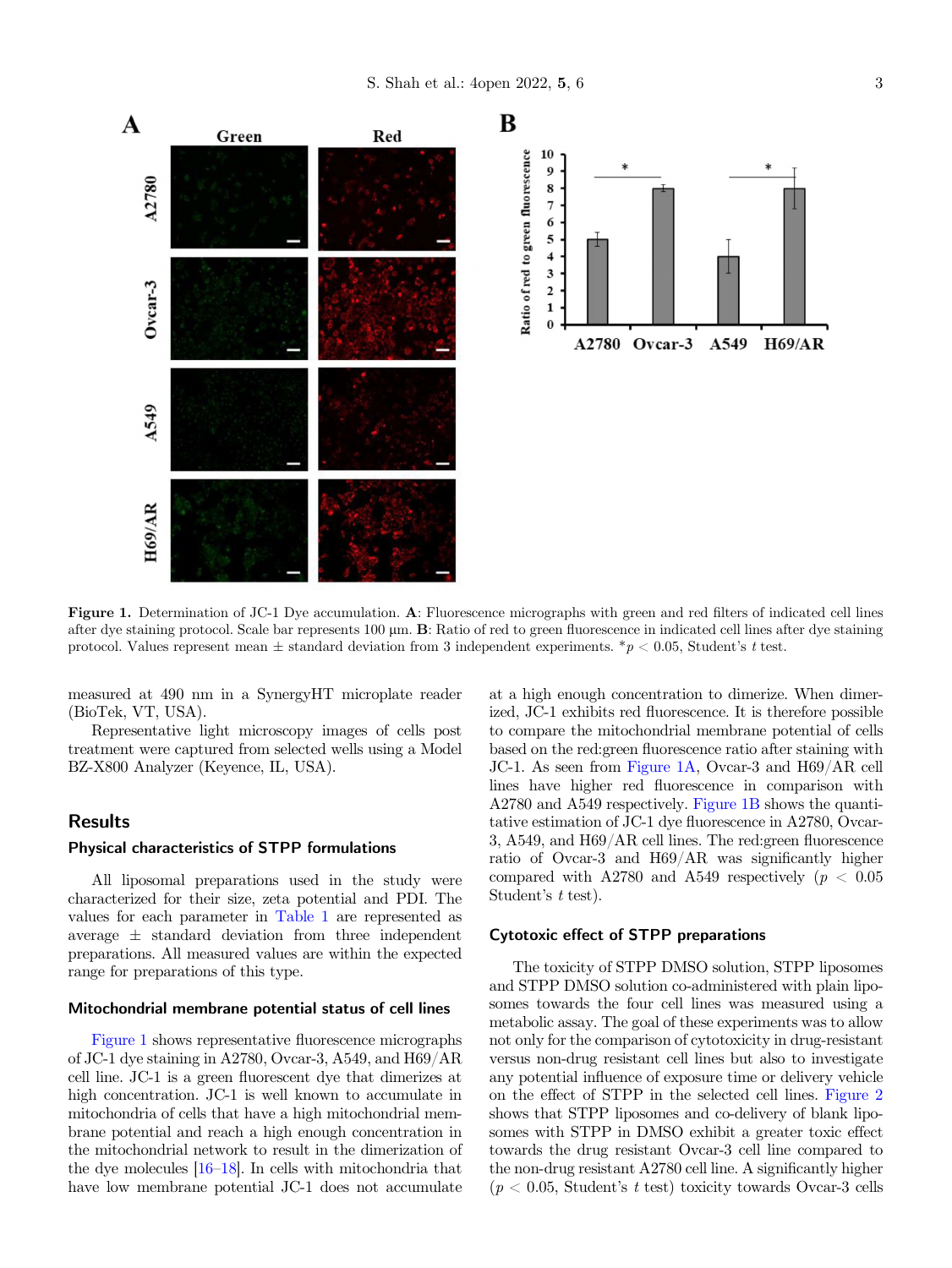<span id="page-3-0"></span>

Figure 2. Quantitative determination of STPP toxicity in human ovarian carcinoma cells. Percent cell viability in A, C: A2780 cells and B, D: Ovcar-3 cells, treated with STPP liposomes, STPP in DMSO and STPP in DMSO mixed with PC:Cholesterol liposomes for A, B: 5 h and C, D: 12 h at indicated concentrations of STPP. Values represent mean ± standard deviation from three independent experiments.

occurs at a wider range of concentrations  $(5 \mu M)$  and above) at 5 h in comparison with 12 h  $(40 \mu M)$  and above). Likewise [Figure 3](#page-4-0) shows that STPP liposomes and co-delivery of blank liposomes with STPP in DMSO exhibit a greater toxic effect towards the drug resistant cell line H69/AR compared to the non-drug resistant A549 cell line. A significantly higher ( $p < 0.05$ , Student's t test) toxicity towards H69/AR occurs at all the tested concentrations at 5 h, however, at 12 h it only occurs from 10  $\mu$ M to 40  $\mu$ M. STPP in DMSO did not show a greater toxic effect towards any of the drug resistant cell lines compared to the corresponding non-drug resistant cell lines. For additional mechanistic evaluation of the STPP effect in the selected cell lines, the known uncoupler FCCP was also tested in an analogous manner to that of STPP. As can be seen from [Figure 4](#page-4-0), FCCP shows a significantly higher ( $p < 0.05$ , Student's t test) level of toxicity towards the drug resistant H69/AR cell line compared to the non-drug resistant A549 cell line. No significant difference was observed in the toxicity of FCCP towards Ovcar-3 and A2780 cell lines. The light micrographs in [Figure 5](#page-5-0) show that the morphological changes in the treated cells resulting from STPP treatments are similar to those resulting from FCCP treatment. The morphology of the drug resistant cell lines is also clearly different than that of the non-drug resistant cell lines with both STPP and FCCP treatments.

# **Discussion**

The development of intrinsic or acquired drug resistance by tumor cells continues to limit the effectiveness of clinical therapy for many tumor types [\[19](#page-7-0), [20](#page-7-0)]. Although, several mechanisms for the development of drug resistance in the tumor have been identified, the general approaches for over-coming tumor drug-resistance focus on either inhibiting molecular events underlying resistance or using particulate carrier systems for increasing the drug accumulation at the target site [\[21](#page-7-0)–[27](#page-7-0)]. Recent advances in understanding the cellular metabolism of drug resistant tumor cells, suggest that contrary to the prevailing Warburg theory that tumor cells rely on aerobic glycolysis, certain drug-resistant tumor cells in fact rely on increased OXPHOS activity for their survival [\[4,](#page-6-0) [11](#page-7-0), [12](#page-7-0), [28](#page-7-0)–[30](#page-7-0)]. These recent findings offered a new insight to previous studies [\[5](#page-6-0)] in which STPP appeared to have a greater level of toxicity toward drug resistant ovarian carcinoma Ovcar-3 tumor cells compared to non-drug resistant ovarian carcinoma A2780 cells. At that time, experiments aimed at elucidating the mechanism of cell death triggered by STPP confirmed a reduction in the mitochondrial membrane potential as well change in the morphological appearance; however, the morphological changes and Caspase activity profile were found to be distinct from that of camptothecin suggesting a non-apoptotic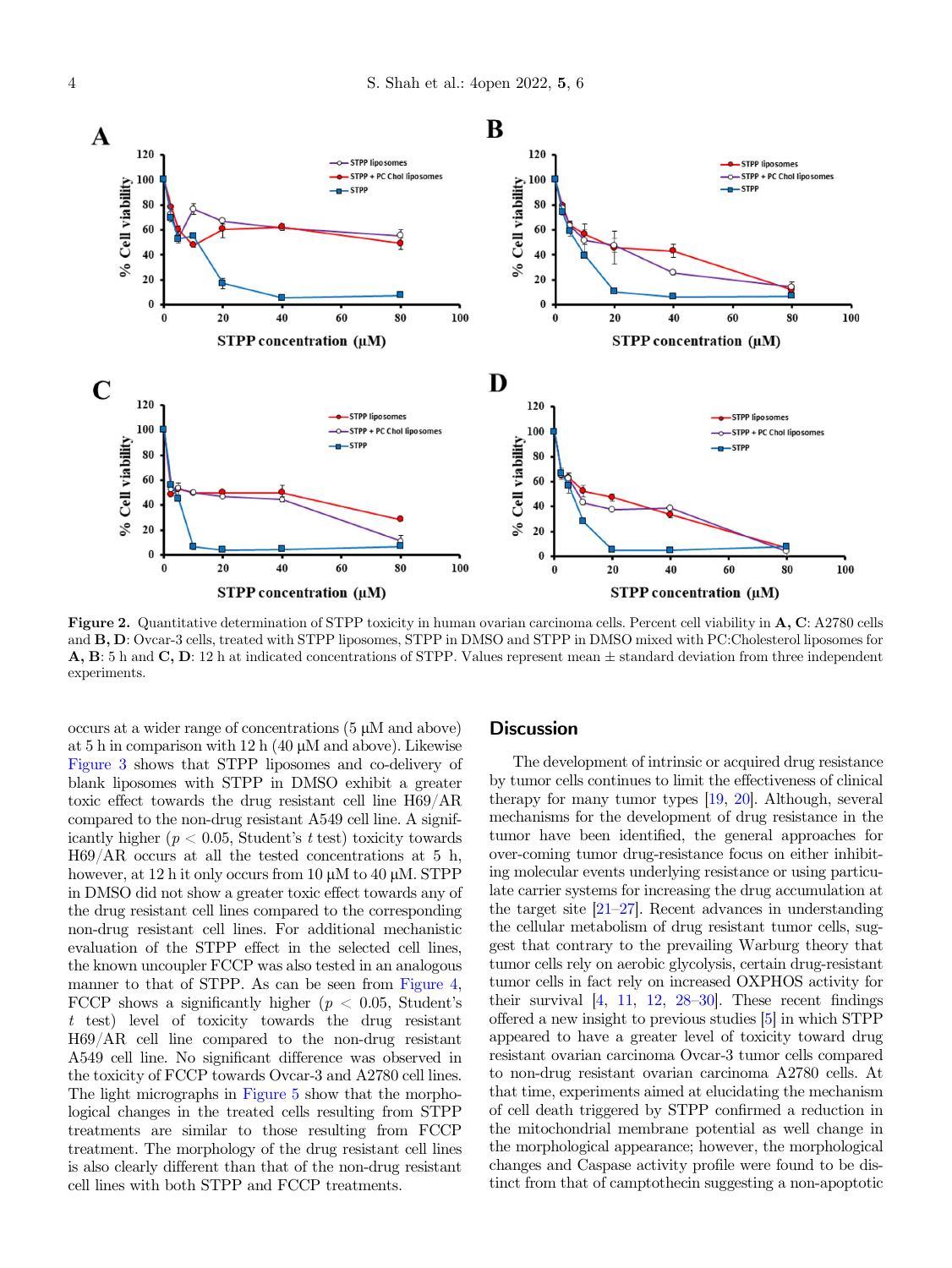<span id="page-4-0"></span>

Figure 3. Quantitative determination of STPP toxicity in human lung carcinoma cells. Percent cell viability in A, C: A549 cells and B, D: H69/AR cells, treated with STPP liposomes, STPP in DMSO and STPP in DMSO mixed with PC: Cholesterol liposomes for A, B: 5 h and C, D: 12 h at indicated concentrations of STPP. Values represent mean ± standard deviation from three independent experiments.



Figure 4. Quantitative determination of FCCP toxicity in human ovarian carcinoma and human lung carcinoma cells. Percent cell viability in A: A2780 cells, B: Ovcar3 cells, C: A549 cells, D: H69/AR cells exposed to either FCCP in DMSO or FCCP in DMSO with PC: Cholesterol liposomes for 4 h at indicated concentrations of FCCP. Values represent mean  $\pm$  standard deviation from three independent experiments.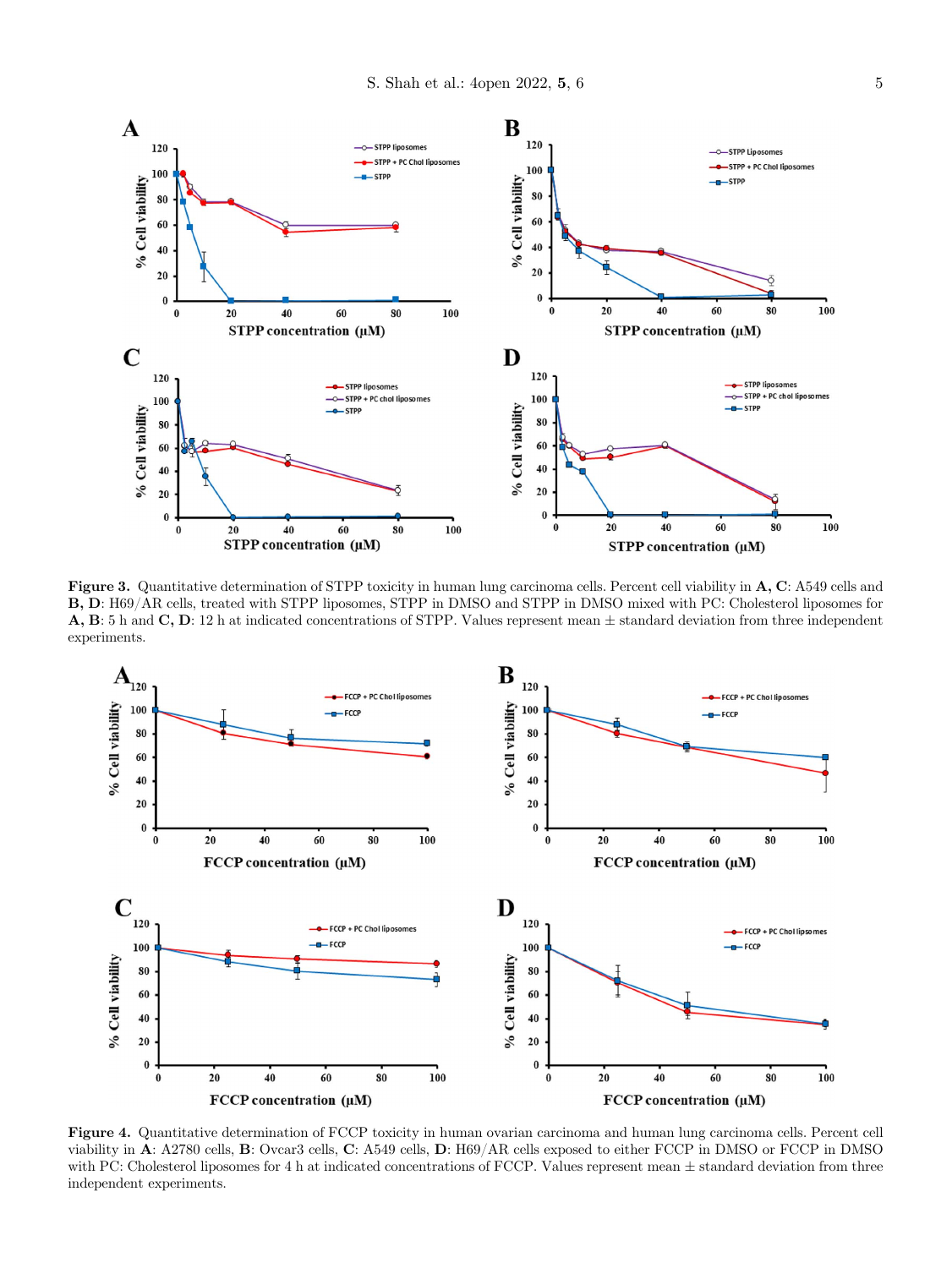<span id="page-5-0"></span>

Figure 5. Qualitative determination of STPP and FCCP toxicity human ovarian carcinoma and human lung carcinoma cells. Light micrographs of indicated cell lines with no treatment (untreated)  $100 \mu$ M FCCP in DMSO for 4 h (FCCP), 80  $\mu$ M STPP in DMSO for 5 h (STPP) and 80 lM STPP liposomes for 5 h (STPP liposomes). Scale bar indicates 100 lm.

mechanism of cell death [\[5\]](#page-6-0). The aim of this study was to test the hypothesis that STPP acts like an OXPHOS uncoupler and, therefore, has a more pronounced cytotoxic effect in the drug-resistant cell lines that are now known to rely on higher levels of OXPHOS for cellular activity.

An additional pair of drug-resistant (H69/AR) and nondrug resistant (A549) cell lines was included to check that the differential toxicity was not limited to the original pair of drug-resistant (Ovcar-3) and non-drug resistant (A2780) cells. The JC-1 assay confirmed that both drug-resistant cell lines had higher levels of JC-1 accumulation compared to their non-drug resistant counterparts, strongly suggesting the existence of a higher mitochondrial membrane potential in the drug resistant cell lines. STPP liposomes showed higher toxicity towards both the drug resistant cell lines. STPP in DMSO was used as a non-liposomal delivery control and unexpectedly not only was the toxicity of STPP much higher when administered in DMSO, no differential toxicity was observed in either of the cell pairs tested. This finding raised the possibility that the liposomal lipids might have some role in the effect of STPP and prompted the testing of a mixture of plain (PC:Chol) liposomes with STPP dissolved in DMSO. This additional control group showed no significantly different cytotoxic profile compared to STPP incorporated in liposomes. Taken together, these observations seem to suggest a potential role for liposomal lipids in the toxicity of STPP.

When the cytotoxic effect of the well-known OXPHOS uncoupler FCCP was evaluated, the results showed a similar differential toxicity towards the drug resistant lung carcinoma cell line but not in the drug resistant ovarian carcinoma cell line. The presence of liposomal lipids did not result in any significant changes in the cytotoxic profile of FCCP towards the cell lines tested. Morphological changes resulting from either STPP or FCCP exposure appear similar. It would therefore seem that due to its previously reported effect on lowering mitochondrial membrane potential [\[8\]](#page-6-0), STPP essentially acts like an OXPHOS uncoupler and the presence of liposomal lipids is essential to its selective toxicity towards the drug resistant cell lines.

Structurally, with the triphenyl phosphonium group serving as a head group and the stearyl chain as a hydrophobic tail, STPP is very similar to a lysophospholipid. Lysophospholipids are well documented to exert a permeability increasing effect on lipid bilayers [\[31,](#page-7-0) [32](#page-7-0)]. It is therefore likely that the accumulation of STPP in the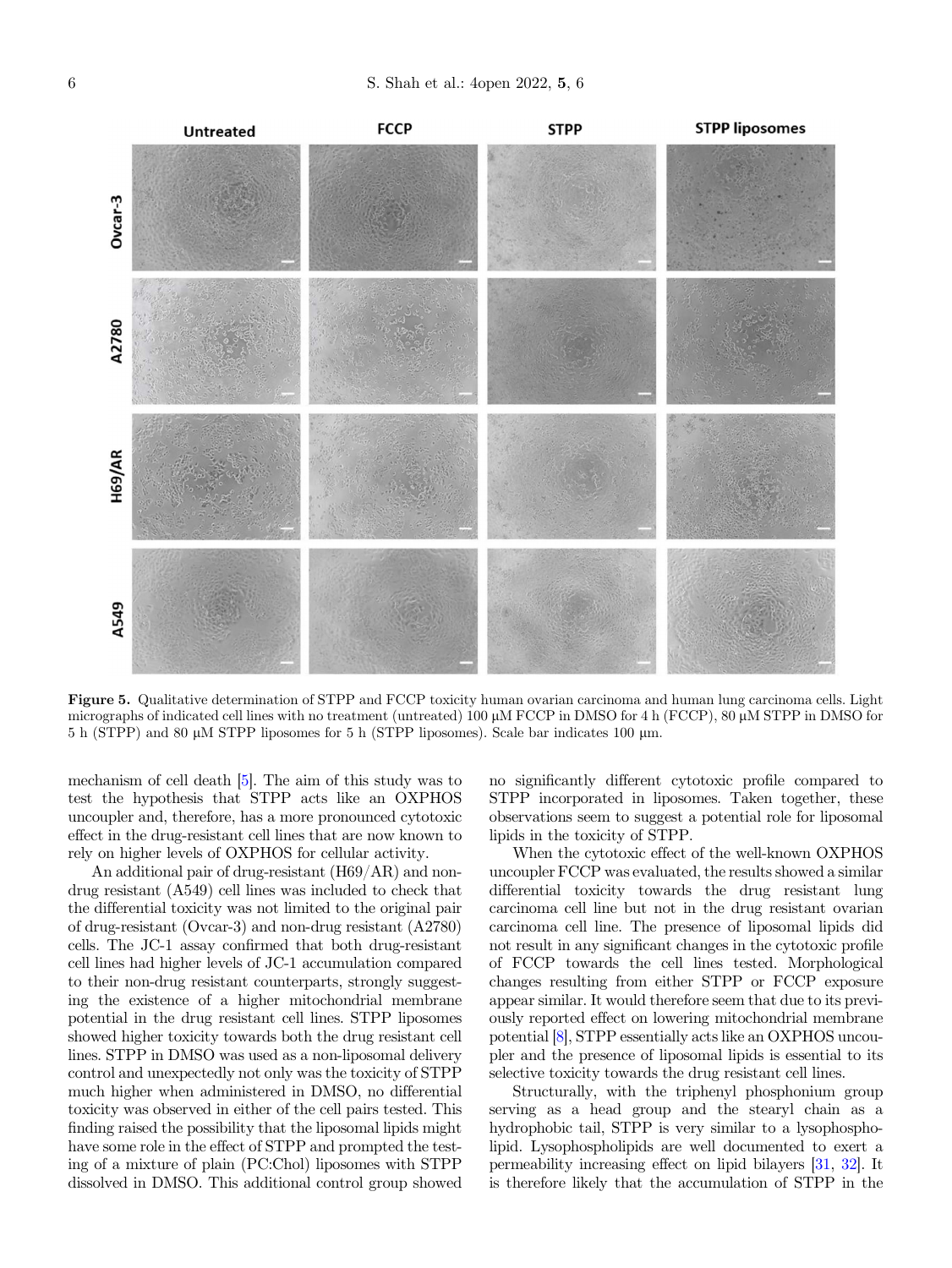<span id="page-6-0"></span>mitochondrial membrane has a permeability altering effect that leads to the loss of mitochondrial membrane potential and effective OXPHOS uncoupling. FCCP in contrast, is known to exert its OXPHOS uncoupling effect by serving as a proton transporter across the mitochondrial membranes [\[33\]](#page-7-0). The independence of FCCP effect from the presence of liposomal phospholipids also suggests a different mechanism for STPP uncoupling. While it cannot entirely be ruled out that the presence of liposomal lipids could alter the bioenergetic state of the drug resistant cells on account of lipid metabolism, a lysophospholipid-like permeability altering mechanism for STPP toxicity is more likely to depend on the influence of liposomal lipids on its membrane interactions and trafficking within the cell. Lysophospholipids have been shown to have different effects on membranes depending on whether they are symmetrically distributed in the bilayer or are concentrated in the external layer [\[34](#page-7-0)–[36](#page-7-0)]. Given the well documented role of naturally occurring lysophospholipids in membrane permeabilizing and membrane fusion effects  $[36-38]$  $[36-38]$  $[36-38]$  $[36-38]$ , it is certainly reasonable to hypothesize similar effects for STPP. When incorporated in liposomes, it is very likely that STPP has sufficient opportunity to distribute between both layers of the liposomal bilayer. The subsequent interactions of the liposomal membrane and the cellular membrane ensure that STPP gets trafficked into the cell in endosomal membranes in which it remains symmetrically distributed eventually reaching the mitochondrial membrane where it likely maintains its symmetrical distribution in the inner and outer leaflets of the bilayer. If administered in a DMSO solution, it is more likely that all STPP molecules localize to the external leaflet of the cell membrane and thereby exert a different effect at the cell membrane and when eventually transported to the mitochondrial membrane. Further support for this hypothetical mechanism can be drawn from a previous study comparing the toxicity of STPP with triphenyl phosphonium (TPP) modified phospholipids [8]. TPP modified phospholipids showed comparable mitochondrial accumulation to STPP without the mitochondrial membrane potential reducing effect and its associated cytotoxicity [8]. These findings are therefore a good cautionary tale about choosing an appropriate lipid anchor to enable surface modification of liposomes with potential targeting ligands. Finally, since the selective toxicity of STPP towards drug resistant cells occurs at concentrations that would be difficult to achieve in vivo in solid tumors [[39,](#page-7-0) [40](#page-7-0)], further investigation of STPP as a potential tumor therapy agent is not warranted.

#### Nomenclature

| Chol        | Cholesterol                                          |  |  |
|-------------|------------------------------------------------------|--|--|
| <b>DMSO</b> | Dimethyl sulfoxide                                   |  |  |
| <b>FBS</b>  | Fetal bovine serum                                   |  |  |
| FCCP        | Carbonyl cyanide p-trifluoro-methoxyphenyl           |  |  |
|             | hydrazone                                            |  |  |
| $JC-1$      | $5,5,6,6'$ -tetrachloro-1,1',3,3' tetraethylbenzimi- |  |  |
|             | dazoylcarbocyanine iodide                            |  |  |

|             | OXPHOS Oxidative phosphorylation            |  |  |  |
|-------------|---------------------------------------------|--|--|--|
| <b>PBS</b>  | Phosphate buffered saline                   |  |  |  |
| <b>PC</b>   | $L-\alpha$ -phosphatidylcholine             |  |  |  |
| PC-Chol     | $L-\alpha$ -phosphatidylcholine-cholesterol |  |  |  |
| <b>PDI</b>  | Polydispersity index                        |  |  |  |
| <b>RPMI</b> | Roswell Park Memorial Institute (RPMI)      |  |  |  |
|             | 1640 Medium                                 |  |  |  |
| <b>STPP</b> | Stearyl triphenyl phosphonium               |  |  |  |

# Conflict of interest

The authors have no conflict of interest to declare.

## Acknowledgments

This work was entirely supported by funding from the MCPHS University, School of Pharmacy-Boston.

## References

- 1. Vanneman M, Dranoff G (2012), Combining immunotherapy and targeted therapies in cancer treatment. Nat Rev Cancer 12(4), 237–251.
- 2. Zhang Y, Zhang Z (2020), The history and advances in cancer immunotherapy: understanding the characteristics of tumor-infiltrating immune cells and their therapeutic implications. Cell Mol Immunol 17(8), 807–821.
- 3. Housman G, Byler S, Heerboth S, Lapinska K, Longacre M, Snyder N, Sarkar S (2014), Drug resistance in cancer: an overview. Cancers (Basel) 6(3), 1769–1792.
- 4. Bosc C, Selak MA, Sarry JE (2017), Resistance is futile: targeting mitochondrial energetics and metabolism to overcome drug resistance in cancer treatment. Cell Metab 26(5), 705–707. 5. Solomon MA, Shah AA, D'Souza GG (2013), In vitro assess-
- ment of the utility of stearyl triphenyl phosphonium modified liposomes in overcoming the resistance of ovarian carcinoma Ovcar-3 cells to paclitaxel. Mitochondrion 13(5), 464–472. 6. Boddapati SV, Tongcharoensirikul P, Hanson RN, D'Souza
- GG, Torchilin VP, Weissig V (2005), Mitochondriotropic liposomes. J Liposome Res 15(1–2), 49–58.
- 7. Patel NR, Hatziantoniou S, Georgopoulos A, Demetzos C, liposomes. J Liposome Res  $15(1-2)$ , 49-58.<br>Patel NR, Hatziantoniou S, Georgopoulos A, Demetzos C, Torchilin VP, Weissig V, D'Souza GG (2010), Mitochondriatargeted liposomes improve the apoptotic and cytotoxic action of sclareol. J Liposome Res 20(3), 244–249.
- 8. Benien P, Solomon MA, Nguyen P, Sheehan EM, Mehanna action of sclareol. J Liposome Res 20(3), 244–249.<br>Benien P, Solomon MA, Nguyen P, Sheehan EM, Mehanna<br>AS, D'Souza GG (2016), Hydrophobized triphenyl phosphonium derivatives for the preparation of mitochondriotropic liposomes: choice of hydrophobic anchor influences cytotoxicity but not mitochondriotropic effect. J Liposome Res 26(1), <sup>21</sup>–27.
- 9. Biswas S, Dodwadkar NS, Deshpande PP, Torchilin VP (2012), Liposomes loaded with paclitaxel and modified with novel triphenylphosphonium-PEG-PE conjugate possess low toxicity, target mitochondria and demonstrate enhanced antitumor effects in vitro and in vivo. J Control Release 159(3), 393–402.
- 10. Benien P, Almuteri M, Shah S, Böhlke M, Mehanna A, <sup>D</sup>'Souza GG (2021), Synthesis of triphenylphosphonium phospholipid conjugates for the preparation of mitochondriotropic liposomes, in: V Weissig, M Edeas (Eds.), Mitochondrial Medicine : Volume 1: Targeting Mitochondria, Springer US, New York, NY, pp. 119–126.